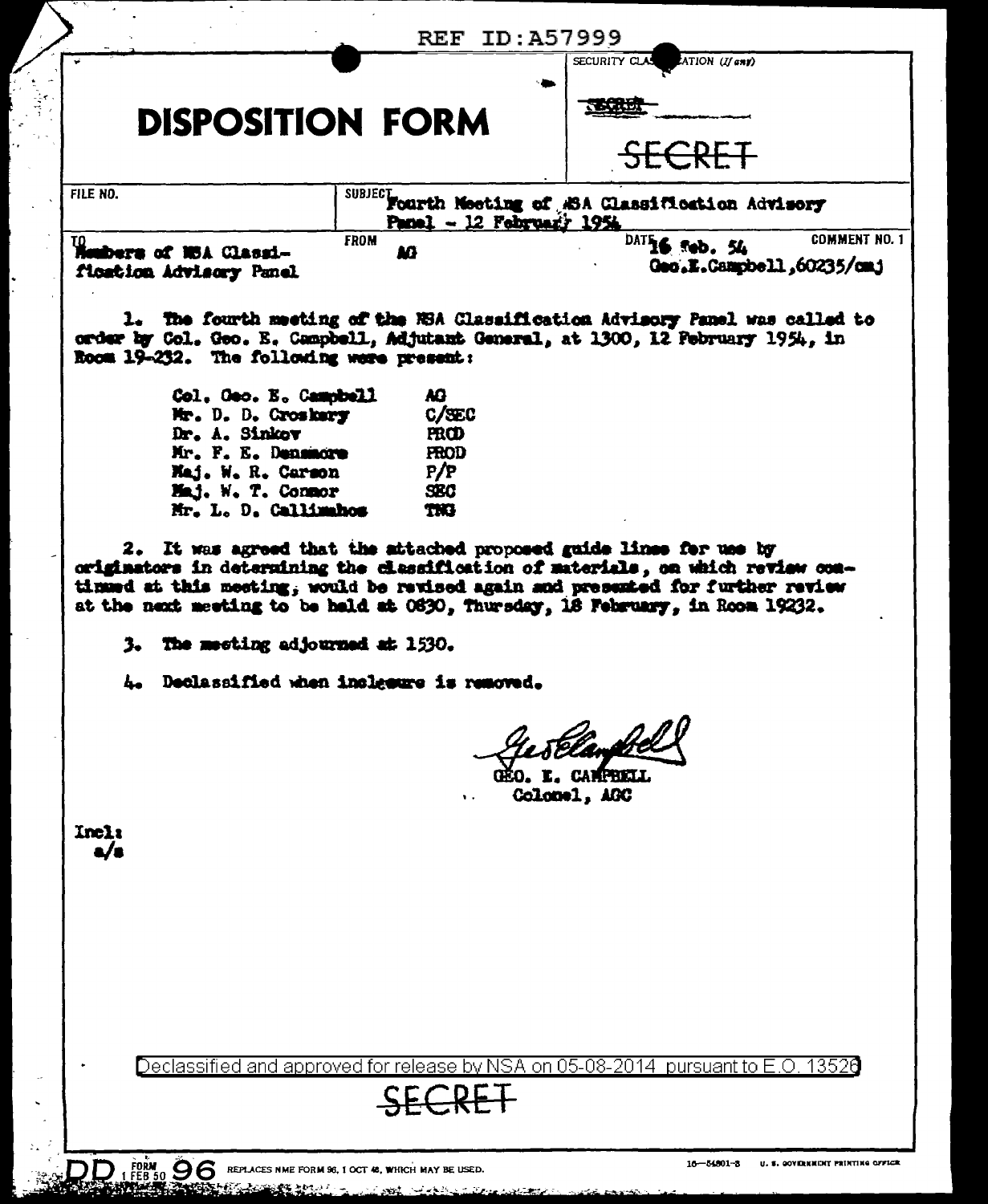

3rd Revision: 13 Feb. 54

# 一般乐观

 $\bullet$ 

÷

## Section

| GENERAL             | I   |
|---------------------|-----|
| TOP SECRET CODERORD | п   |
| TOP SECRET          | ш   |
| SECRET CODEWORD     | 1V  |
| SECRET              | Y   |
| <b>CONFIDENTIAL</b> | VI  |
| <b>UNCLASSIFIED</b> | VII |

SECTION I - GENERAL

 $\mathbf{v}$ 

 $\bar{r}$ 

Incl



 $\ddot{\phantom{a}}$ 

 $\sim 1$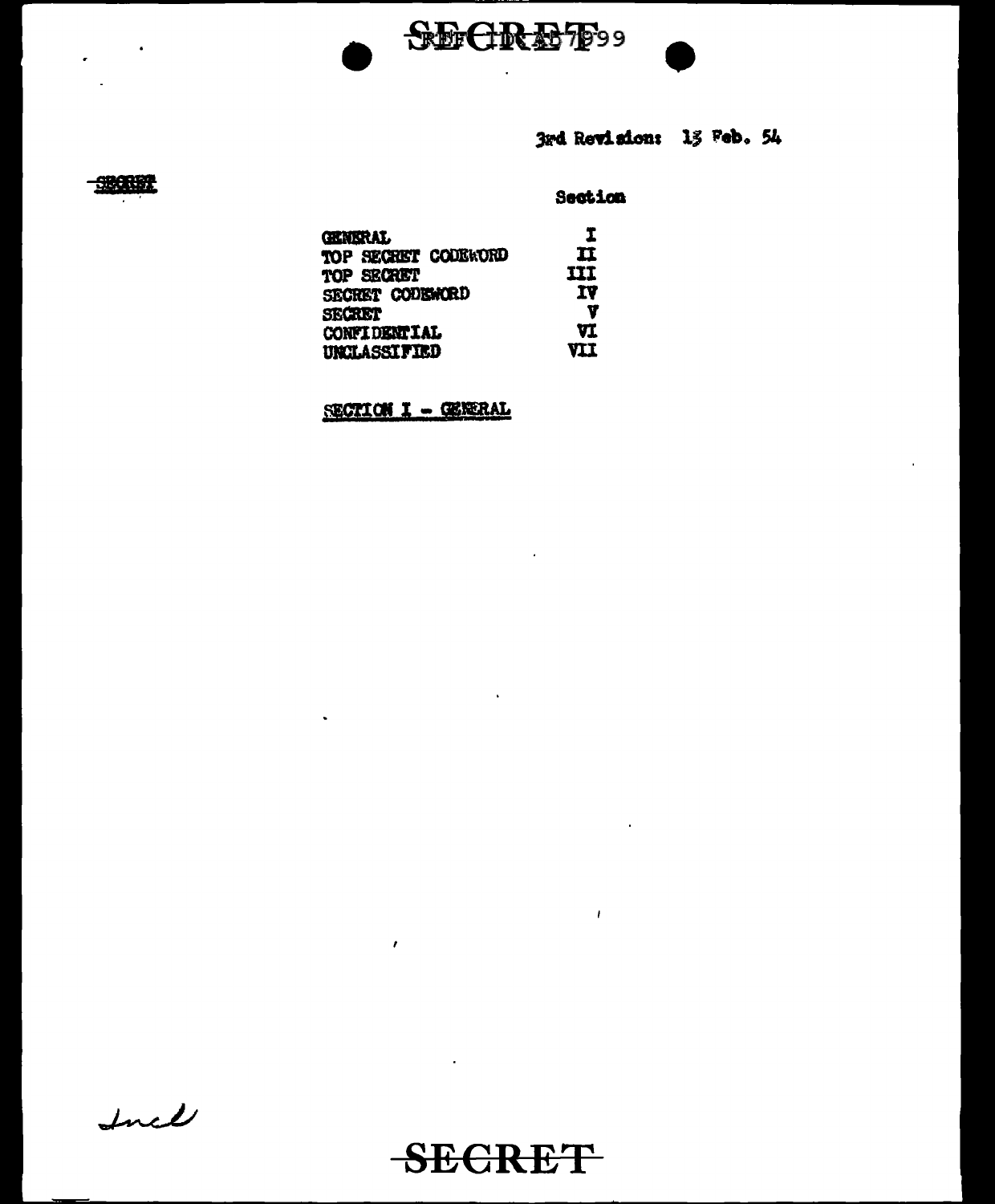3rd Revision: 13 Feb. 54

SBOREST

#### SECTION II -\* TOP SECRET CODENCED

RENT TO REFLESS

##1. A cryptanalytic process which is indicative of specific success on a particular foreign mystem.

2. Traffic Intelligence involving call-signs or message headings encrypted in codes or ciphers of high security grading. Exceptions would be listed separately.

3. Intelligence darived from the study of

since 1 September 1939, except as covered in  $EO 3.3(h)(2)$ paragraphs \_\_\_\_ and \_\_\_\_\_\_.

PL 86-36/50 USC 3605

#### SECTION III - TOP SECRET

1. The detailed mission of a COMINT agency or a major component thereof.

2. The existence of peace-time collaboration in COMINT matters between

U.S. agencies and caher foreign governments, except the UK.

3. Intelligence derived from the cryptanalysis of high-grade foreign

cryptosystems during World War II, provided the reference cannot lead to

## This paragraph is unnecessary if the paper is to serve as the over-all guide.



<sup>\*</sup> This section to be referred to Security Committee of USCIB.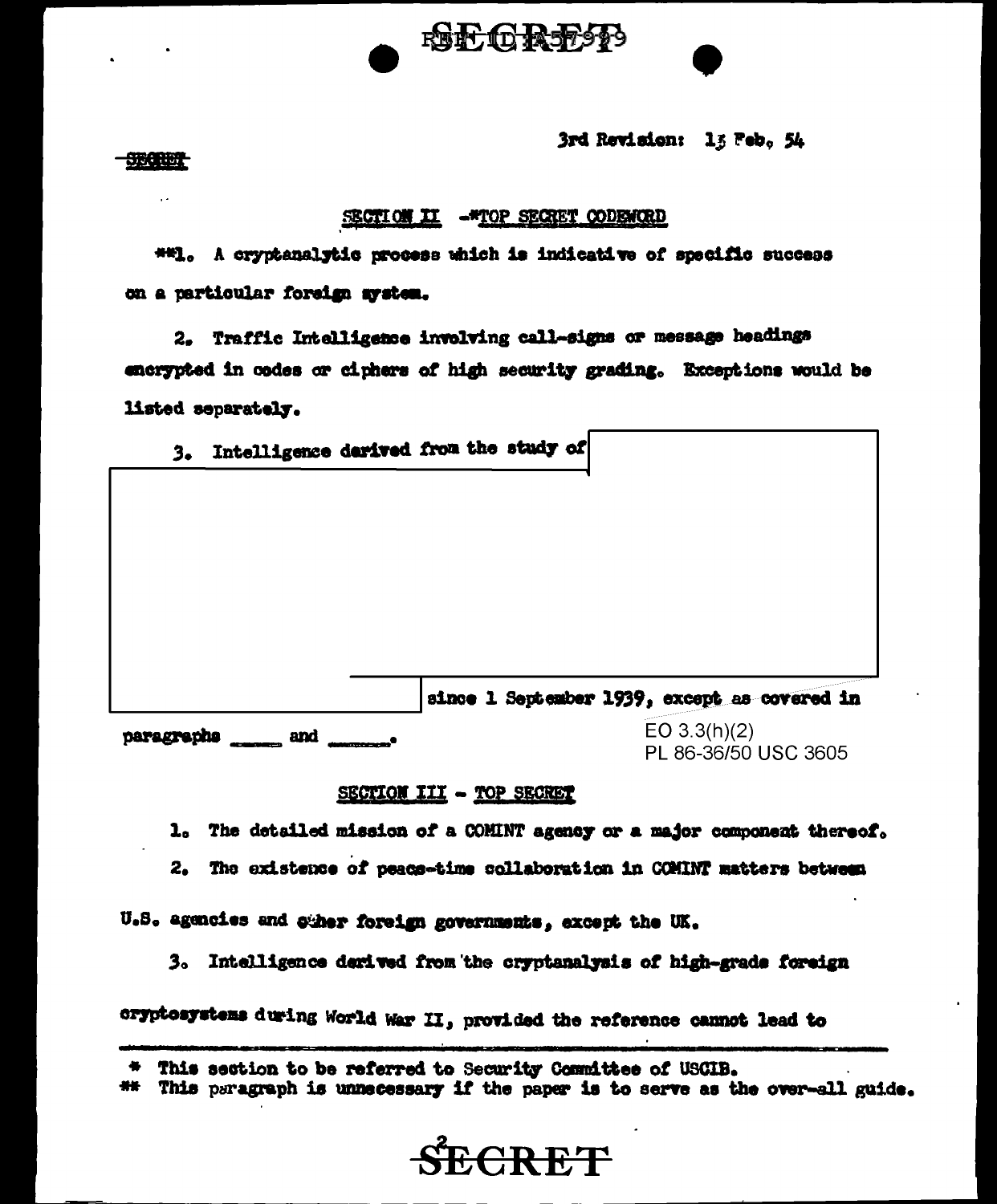

**SECRETE** 

3rd Revision: 14: Feb. 54

## SECTION III - TOP SECRET (CONTINUED)

inferences as to the specific systems involved. (See exceptions, paragraph 5, Top Secret Codeword, and paragraph 15, Unclassified.)

4. Codewords applicable to Special Intelligence and Special Weather Intelligence.

5. Disclosures of both the identity and details of the oryptanalysis of low-grade enemy military cuyptosystems during and after World War II.

6. Material involving sensitive collection procedures or the revelation of success against unusual or sensitive transmission procedures and devices.

#### SECTION IV - SECRET CODEWORD

1. Traffic Intelligence derived from the analysis of foreign communications after 2 September 1945.

2. Texta information.

 $EO 3.3(h)(2)$ PL 86-36/50 USC 3605

3. Intelligence derived from study of

except as noted in

paragraphs 4, Top Secret Codeword, and 6, Top Secret.

#### $SECTION - SEGRBT$

1. Intercept assignments.

 $2<sub>0</sub>$ . Intercept and  $D/F$  plans and over-all operational effectiveness of intercept and D/F organization as a whole.

3. General reference to the fact of cryptanalytic success against lowgrade enemy military crypto-systems during World War II and the Korean conflict, without any detailed description of the cryptanalytic methods used.

**SECRET**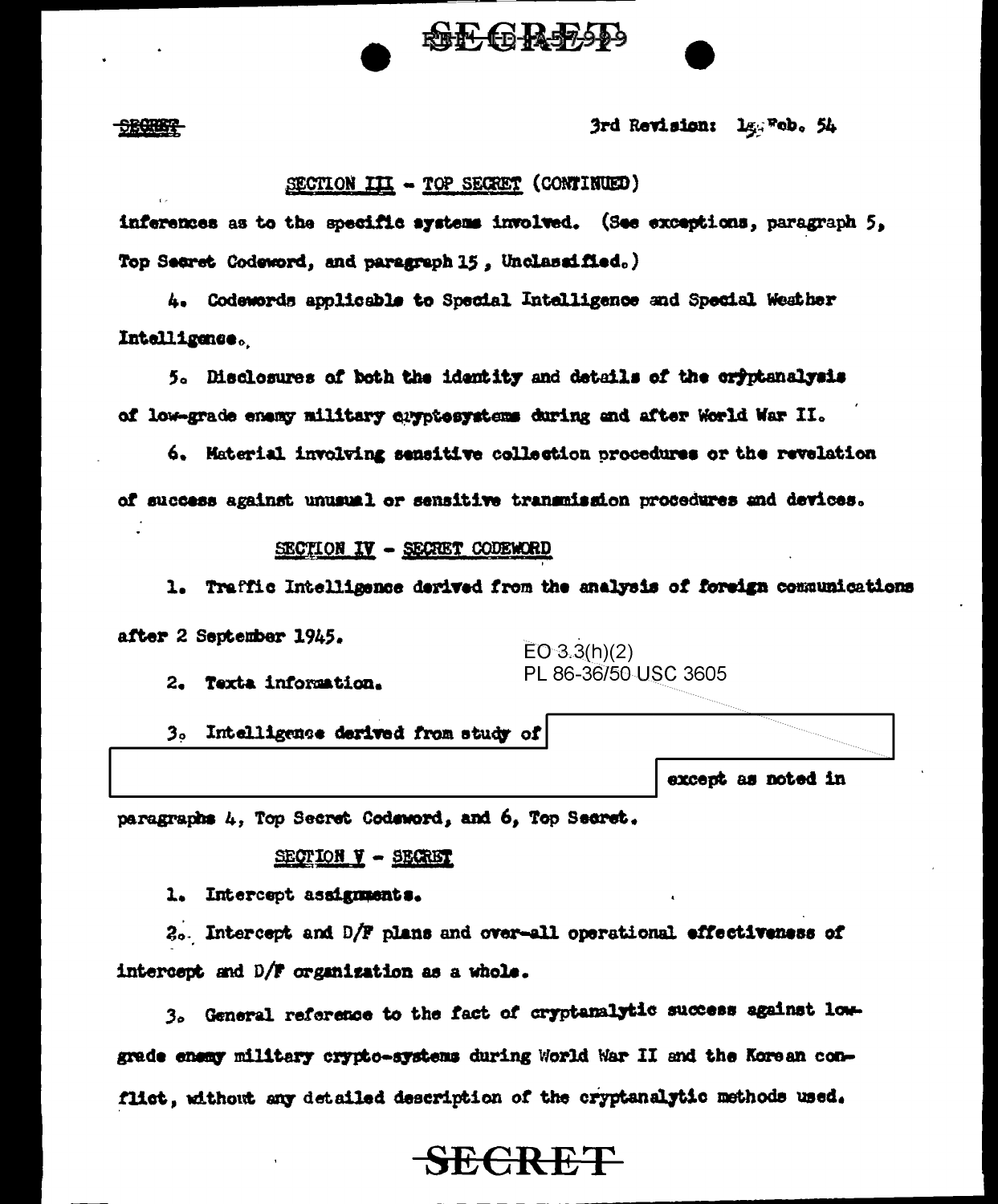<del>- 930 R D T</del>

### 3rd Revision: 13 Feb. 54

## SECTION V - SECRET (CONTINUED)

4. Details of traffic analysis as applied to enemy communications during World War II.

RECTA R57293

5. Description of equipment peculiar to intercept stations.

6. Detailed listing and location of US Service operated intercept stations.

7. Existence of peacetime collaboration between the US and UK (GGHQ) in the COMINT field.

8. All personnel reports for the entire Agency, civilian or military, which indicate authorized or actual strength by organizational element, short

title or symbol, or by function.

9. Codeword applicable to Traffic Intelligence.

10. Information relating to an entire system of cryptologic (RA) conformant.

11. Cryptanalytic short titles.

## SECTION VI - CONFIDENTIAL

1. Association of operational COMINT functions with specific activities and organizations by name (except as provided under Unclassified below).

2. Individual intercept and D/F station products and statements of operational effectivemes.

3. Intercepted raw traffic that shows no evidence of "processing" for COMINT purposes. Processing does not include case notations, frequencies, or

call signs.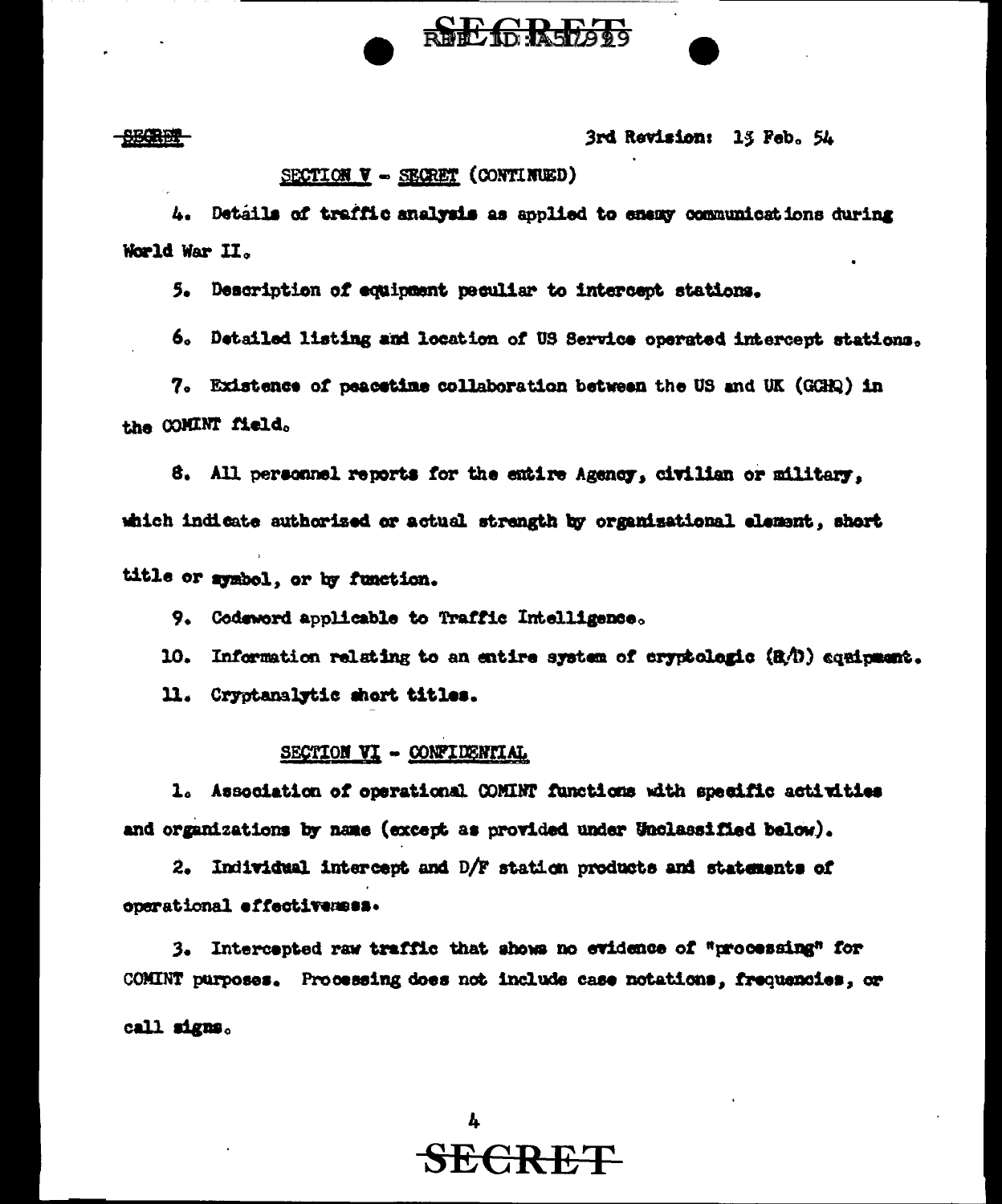3rd Revision: 15 Feb. 54

#### SECTION VI - CONFIDENTIAL (CONTINEED)

**RECRETZE** 

 $4.$  Intelligence relating to D/F mission assignments, bearing reports and fix reports (i.e., target frequencies, call-signs, "piped signals," other signal information, bearings and fixes), provided that no complex changing call-sign systems are included.

5. Administrative records of security investigations.

6. The terms "United States Communication Intelligence Board" and "U.S. Communication Security Board" (abbreviations "USCIB" and "USCSB" are unclassified).

7. Plain-text tactical or operational traffic provided that no interpretations of complex changing call-sign systems, enciphered map references, or results of advanced traffic analysis are included. This material shall include local procedural and local grid and some systems used for artillery direction, tactical control and movement of front line units, early warning and exercise of tactical combat control of aircraft.

8. Intelligence durived from analysis of radar tracking reports and visual observation reports as found in tactical or operational traffle, provided that enciphered aircraft type designations or interpretations of complex changing call-sign systems are not included. Inclusion of local grid or mone references. local procedural codes used for brevity and plain text interspersed with cover words is permissible.

9. Special Intelligence from Naval tactical maneuvering codes and brevity codes.

# **ECRET**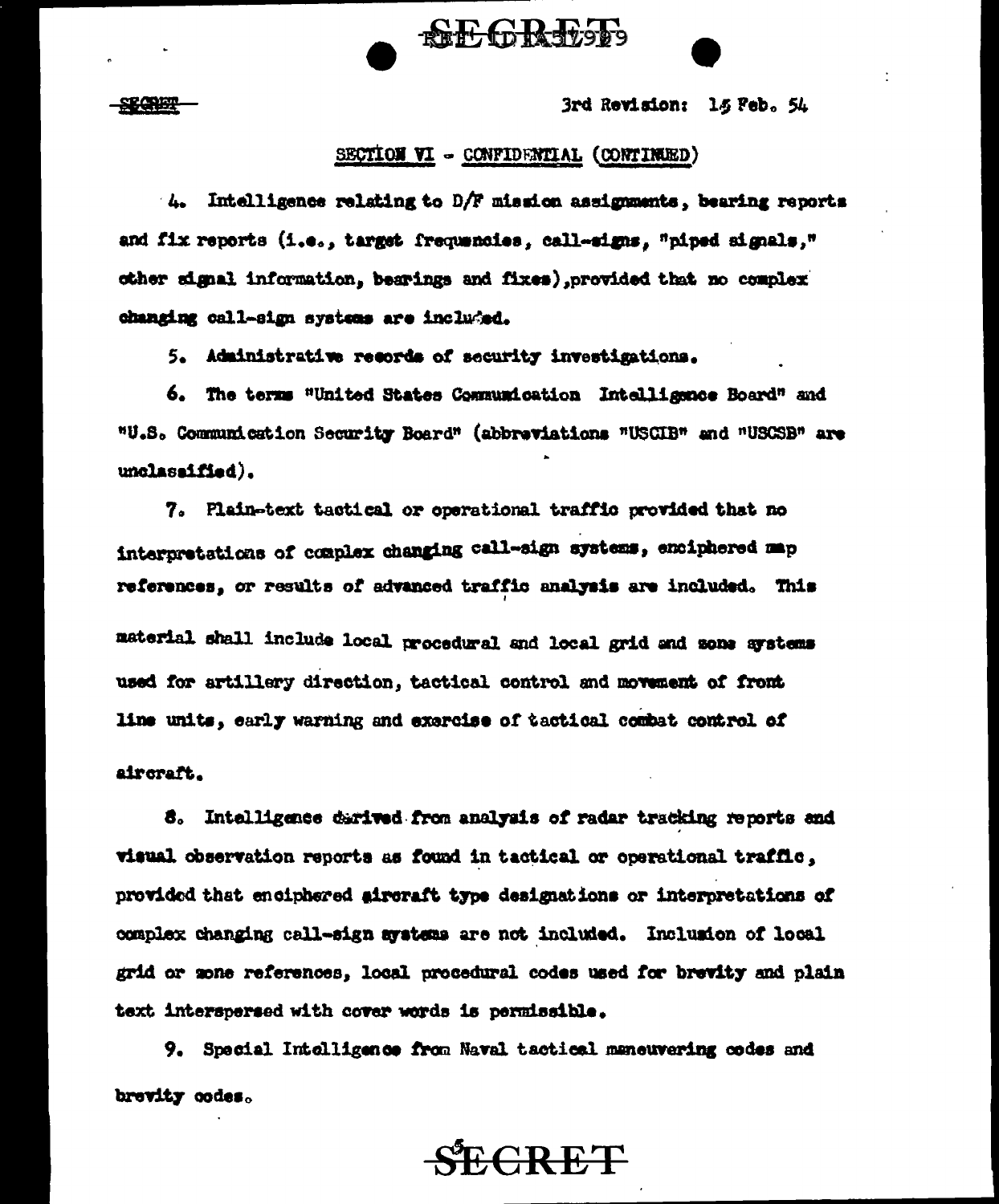

<del>53800007</del>

3rd Revision: 15 Feb. 54

/50 USC 3605

**PL 86** 

## SECTION VI - CONFIDENTIAL (CONTINUED)

10. COMINT concerning weather derived from the sources described in paragraphs 7 and 8 above.

11. Special cryptologic features of and magnitude of effort with computers.

12. Detailed references to, and description of, cryptanalytic success against specific military cryptesystems used by foreign powers between

11 November 1916 and 1 September 1939.

Intelligen a derived from the cryptenalysis of the 13.

between 11 November 1916 and 1 September

1939.

14. The fact that NSA produces cryptographic keying materials including retors, key lists, one-time tapes, one-time pads, codes, dises and other broad categories of keying materials, and employs dryptographic key generating Doneth equipment to produce this material.

15. The extent of collaboration in CAN/UK/US COMSEC matters.

16. The extent of production of cryptomaterial

17. The fact that NSA is assigned

18. Diagrams and descriptions of COMINT and COMSEC communication networks or related communication plans including cryptographic arrangements except where higher classification is justified by the listing of sensitive intercept stations.

# **SEGRET**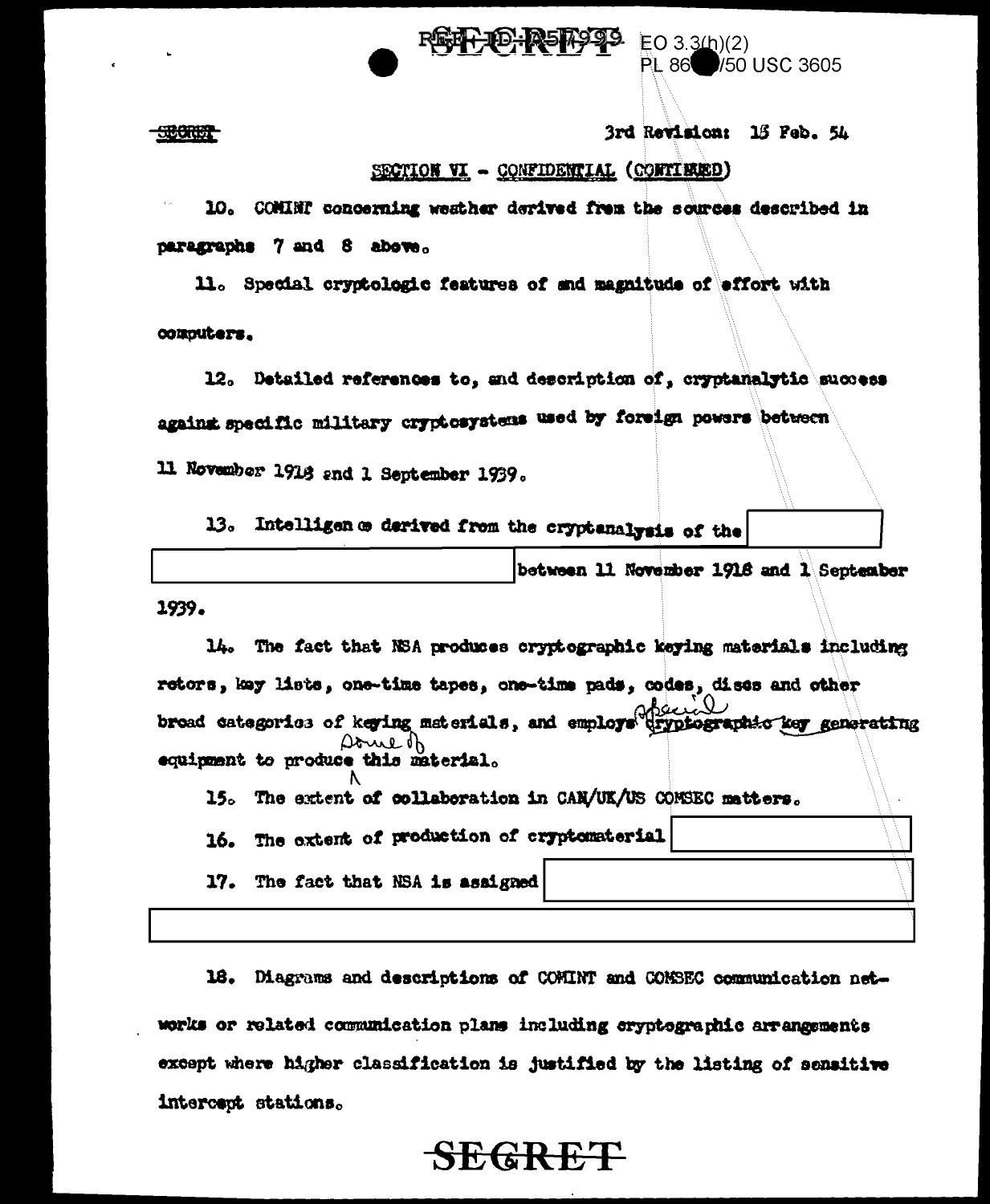3rd Revision: 13 Feb. 54

## SECTION VI - CONFIDENTIAL (CONTINUED)

19. Consolidated listings and records of cryptomaterials and crypto holdings by short title.

20. The broad outlines of Operational Traffic Analysis processes.  $A$ 

## SECTION VII - UNCLASSIFIED

Circumstion  $\int \mathbf{1}_{\bullet}$  Non-specific or hypothetical references to Communication Intelligence or Communication Security without any association of that function with specific activities and organizations other than the National Security Agency as a whole and service cryptologic agencies syawhole, and association of MSA with the latter.

2. Elementary principles of traffic analysis, military cryptanalysis and cryptography, in production of instructional material and language training material used at NSA School.

\*3. Identification with NSA of NSA authors of technical papers on matters already in the public domain.

4. The terms NSA Field Activity Far East (NSAFE), NSA Field Activity Europe (NSAEUR), NSAAL and NSAUK.

5. Civil Service Job Titles and NSA "Classification Standards Manual".

6. Existence of and Individual employee's interest in computers, axogot. as noted under Confidential.

7. Specific components of equipment under research, if use of component is not revealed.  $(R/D)$ 

 $-$ SECRET

\* Decidion requested by Colonel Wyman on this point.

#### 259657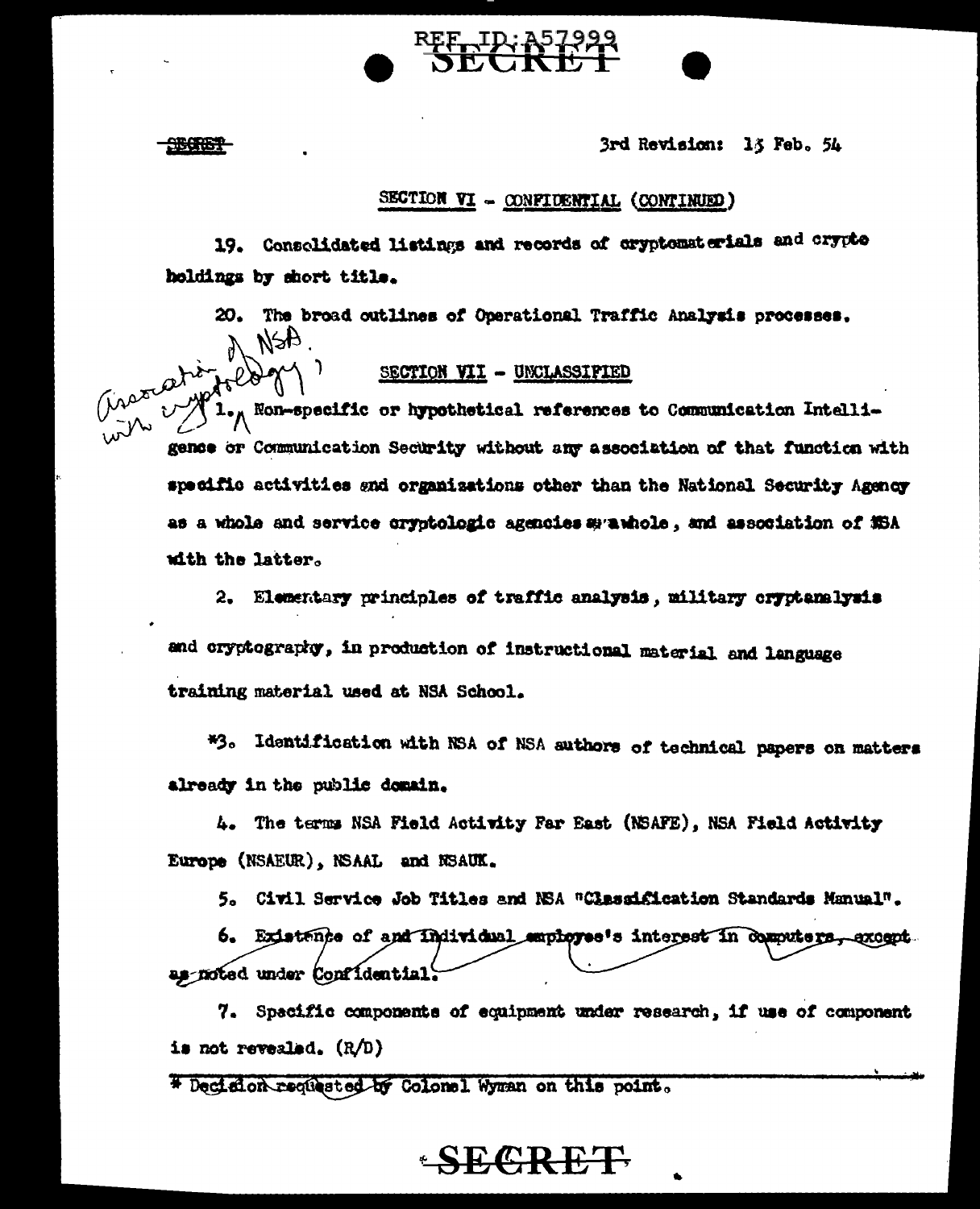3rd Revision: 15 Feb. 54

#### SECTION VII - UNCLASSIFIED (CONTINUED)

8. Report of inspection trip to uncleared company that is a prospective contractor, if no mention is made of actual applications of components.

SEECER: E57999

cruntology 9. Mesoniation of NSA with crypternation Hebern, koze rotore Cover names Short titles  $(R/D)$  $\mathcal{V}$ 10.

Communications giving a person's security clearance as "crypto-11. did degree of manuation. logie", "cryptographic"

Projects number and titles used in justification for purchase of 12. materials when no technical usage is specified.

13. The terms NSA-FWPU (LANP) and XSA-FWPU (PAC).

Detailed reference to, and description of, cryptanalytic success 14. against World War I military cryptosystems.

15. References to intelligence derived from cryptosystems in which successful cryptanalysis has already been revealed by official U.S. action (e.g., the Congressional investigation of the Pearl Harbor attack).

16. Any reference to intelligence or cryptanalytic success against operational cryptosystems as disclosed by foreign publications appearing in the public domain. These references must be accompanied by the source and be without further elaboration or amplications.

The fact that NSA procures and produces crypto equipments and 17. spare parts.

Accounting reports and correspondence referring to only 18. nne

SEGRET

few isolated items by short title.

\* Requires elaboration.

**SECRET**